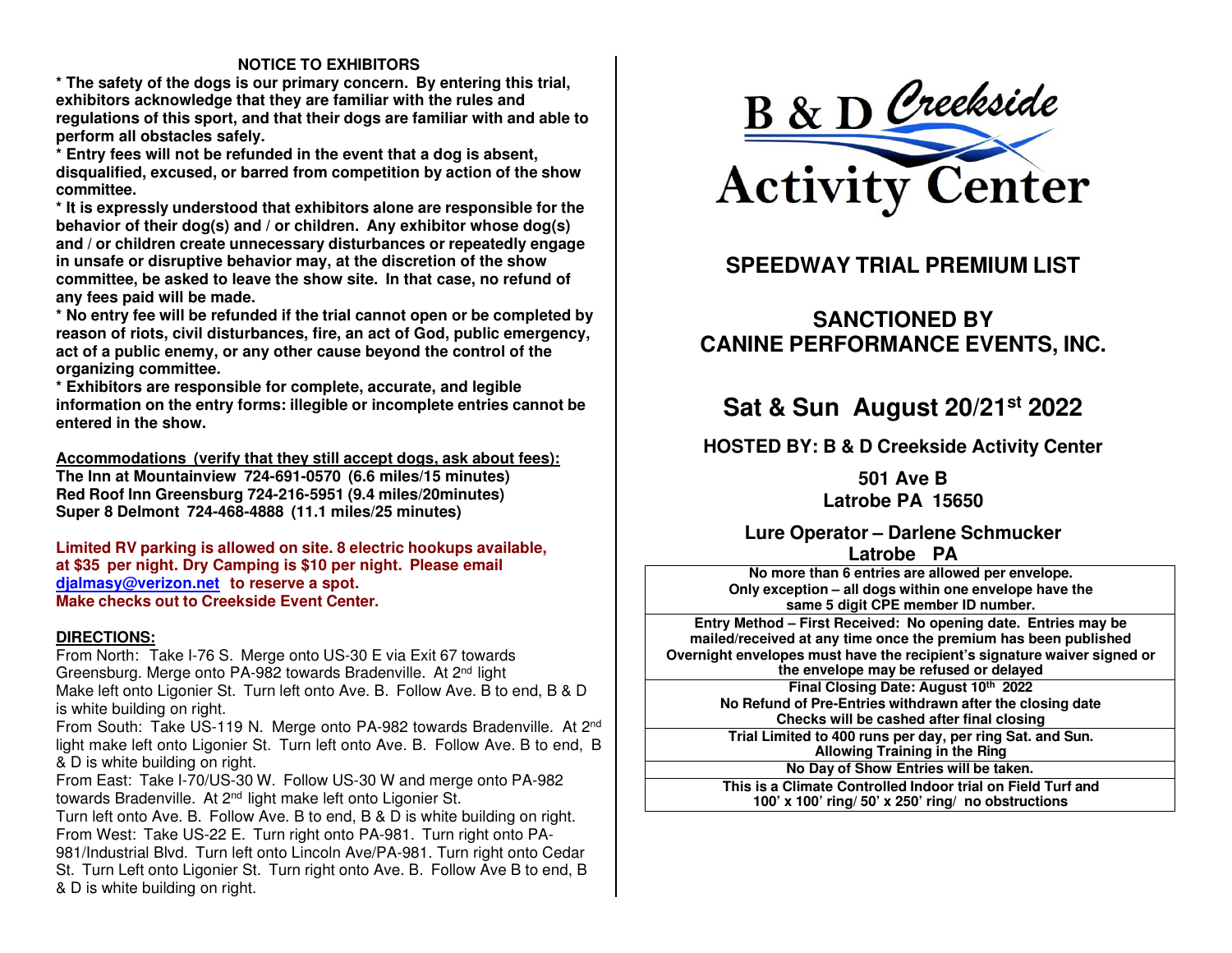| <b>Trial Chairperson</b>                                                                                                                                                                                                                       | <b>Trial Secretary</b>                                                                                                                                                                                                                                                                                                                                                        |
|------------------------------------------------------------------------------------------------------------------------------------------------------------------------------------------------------------------------------------------------|-------------------------------------------------------------------------------------------------------------------------------------------------------------------------------------------------------------------------------------------------------------------------------------------------------------------------------------------------------------------------------|
| Darlene Schmucker                                                                                                                                                                                                                              | Jill Almasy                                                                                                                                                                                                                                                                                                                                                                   |
| 236 Avenue B                                                                                                                                                                                                                                   | 1141 Industrial Blvd                                                                                                                                                                                                                                                                                                                                                          |
| Latrobe PA 15650                                                                                                                                                                                                                               | Latrobe PA 15650                                                                                                                                                                                                                                                                                                                                                              |
| arcmasterdarlene@comcast.net                                                                                                                                                                                                                   | djalmasy@verizon.net                                                                                                                                                                                                                                                                                                                                                          |
|                                                                                                                                                                                                                                                | <b>Committee Members</b>                                                                                                                                                                                                                                                                                                                                                      |
|                                                                                                                                                                                                                                                | Dave Almasy, Mike Almasy, Kate Almasy                                                                                                                                                                                                                                                                                                                                         |
|                                                                                                                                                                                                                                                | The following order is the scheduled order for the trial to be run. If the<br>order needs to be changed for the trial due to extreme pre-trial<br>circumstances, it will be posted in the confirmation letter sent to pre-<br>entered exhibitors at least 7 days before the first trial day. The order<br>will only be changed at the trial in the case of an extreme reason. |
| Saturday August 20th 2022                                                                                                                                                                                                                      | Sunday August 21 <sup>st</sup> 2022                                                                                                                                                                                                                                                                                                                                           |
| Pitstop (2 Rounds)                                                                                                                                                                                                                             | Pitstop (2 Rounds)                                                                                                                                                                                                                                                                                                                                                            |
| <b>Hairpin Team (2 Rounds)</b>                                                                                                                                                                                                                 | <b>Hairpin Team (2 Rounds)</b>                                                                                                                                                                                                                                                                                                                                                |
| <b>Slingshot (2 Rounds)</b><br><b>Pole Position Solo (2 Rounds)</b>                                                                                                                                                                            | <b>Slingshot (2 Rounds)</b><br><b>Pole Position Solo (2 Rounds)</b>                                                                                                                                                                                                                                                                                                           |
| <b>Pole Position Team (2 Rounds</b>                                                                                                                                                                                                            | <b>Pole Position Team (2 Rounds</b>                                                                                                                                                                                                                                                                                                                                           |
|                                                                                                                                                                                                                                                | CHECK-IN: Sat & Sun: 12:00pm 1 <sup>st</sup> Dog on the Line1:00pm                                                                                                                                                                                                                                                                                                            |
|                                                                                                                                                                                                                                                |                                                                                                                                                                                                                                                                                                                                                                               |
|                                                                                                                                                                                                                                                | See the member services page at www.k9cpe.com to register or add a dog<br>See "Registering with CPE" in the online rulebook for registration questions.                                                                                                                                                                                                                       |
| PRIZES & AWARDS: Placement rosettes or ribbons will be awarded for 1 <sup>st</sup> through 4 <sup>th</sup><br>qualifying score, and Jr Handlers in all classes.<br>See the online rulebook, www.k9cpe.com, for SpeedWay divisions and scoring. | place for Qualifying and non-qualifying scores for all classes. Dogs with an NT (no time)<br>are not eligible for any ribbons. Qualifying ribbons will be awarded to all dogs receiving a                                                                                                                                                                                     |
| THERE IS A LEASH LAW IN THE TRIAL SITE'S STATE.                                                                                                                                                                                                | EXERCISE YOUR DOG RESPONSIBLY! PLEASE PICK UP AFTER YOUR DOG AT THESHOW SITE<br>AND HOTELS! ALL DOGS MUST BE ON LEASH EXCEPT WHEN IN THE RING OR WARM UP AREA.                                                                                                                                                                                                                |

Trials run smoother with your help!  $\circledcirc$  Please send this form with your entry!

We are looking for volunteers to help at our trial. If you are able to help out, lease fill out the form below and return it with your entry. All Volunteers eceive an entry to our fun worker raffle!

 $A$  ame:  $A$  and  $A$  and  $A$  and  $A$  and  $A$  and  $A$  and  $A$  and  $A$  and  $A$  and  $A$  and  $A$  and  $A$  and  $A$  and  $A$  and  $A$  and  $A$  and  $A$  and  $A$  and  $A$  and  $A$  and  $A$  and  $A$  and  $A$  and  $A$  and  $A$  and  $A$  and  $A$ 

Email:

Phone \_\_\_\_\_\_\_\_\_\_\_\_\_\_\_\_

would like to help with:

Check if you are able to work more than one class:

can do the following (mark all that you like to do):

| <b>Saturday</b>       | Sunday                |
|-----------------------|-----------------------|
| $\Box$ Timer          | $\Box$ Timer          |
| $\Box$ Scribe         | $\Box$ Scribe         |
| $\Box$ Course Builder | $\Box$ Course Builder |
| $\Box$ Sheet Runner   | $\Box$ Sheet Runner   |
| $\Box$ Gate Steward   | $\Box$ Gate Steward   |
| $\Box$ Leash Runner   | $\Box$ Leash Runner   |
|                       |                       |

Don't worry if you don't know how to do a job! They are easy and we can show you how!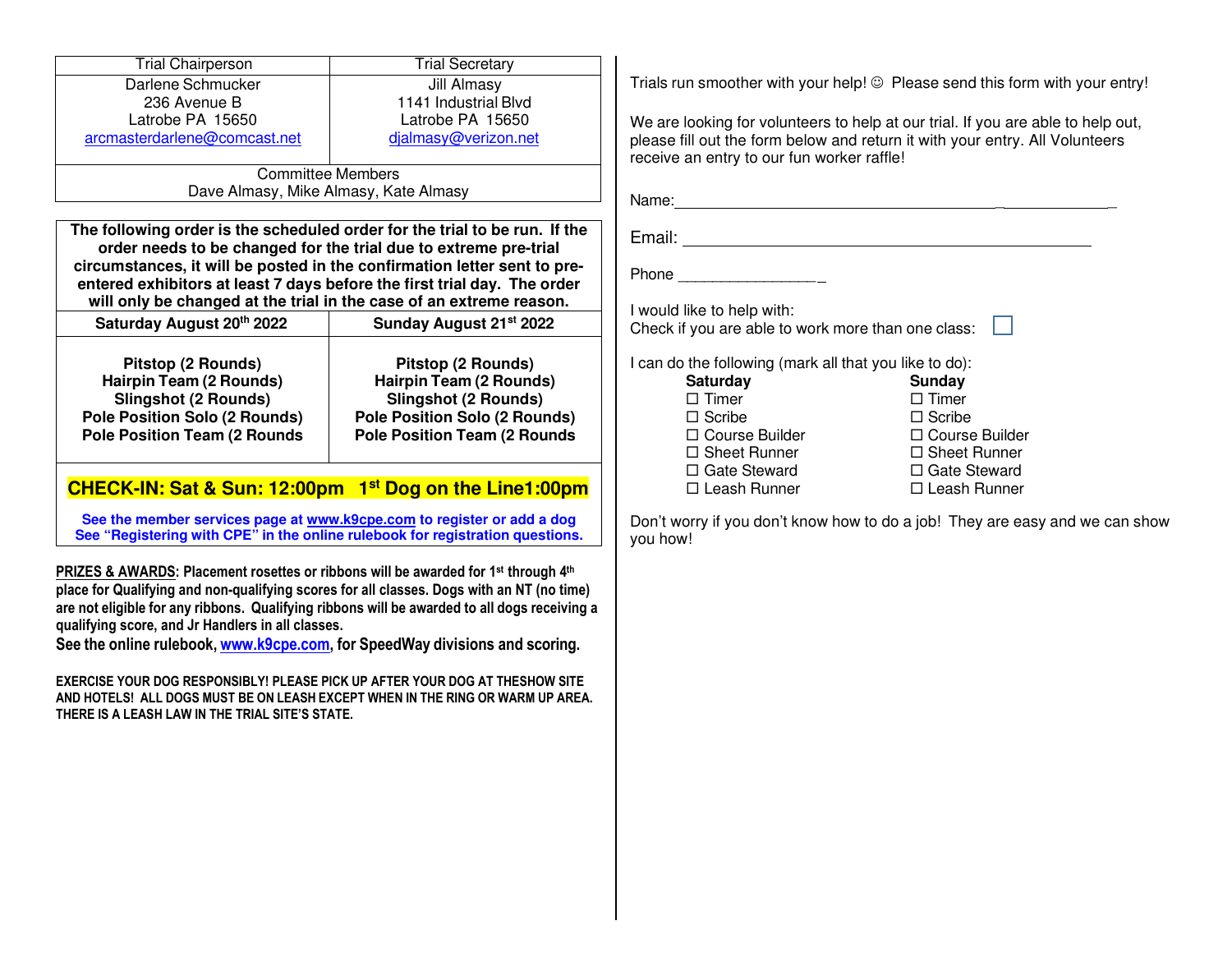**CPE general SpeedWay trial rules: see the online rulebook at www.k9cpe.com for further info on divisions and complete details.**

#### **General CPE rules for entries/show site:**

- $\geq$  Dogs must be at least 12 months or older the first day of the trial  $\geq$  Plind (both over) lamp in access or aggressive dega moving to
- $\triangleright$  Blind (both eyes), lame, in season or aggressive dogs may not enter the show. The Club may abose to evolude any of the above from the eitershow. The Club may choose to exclude any of the above from the site.
- $\triangleright$  Dogs must be registered with CPE prior to the closing date of the trial, or<br>by the trial data for Day Of Show antrice by the trial date for Day Of Show entries.
- Electronic shock collars are not allowed at ANY CPE trial training or bark.
- $\triangleright$  Handlers in all classes are permitted to walk the course, without a dog,<br>nation to the otest of the class prior to the start of the class.
- $\triangleright$  No relieving of dogs in the warm-up area.

#### **Dogs in the ring, leashes, exiting the ring**

- $\triangleright$  Handlers have a choice regarding dogs wearing collars. Dogs may run courses with or without one collar. Collars should preferably be quick release style, and may be flat buckle, rolled leather, or flea prevention. No attachments of any kind are allowed on the collar.Leashes may not have anything (other than name/license tags) attached to them when used in the ring.
- $\triangleright$  Dogs may enter the ring on a collar, quick release harness or head<br>boltilled or if props collars are allowed per the show site they may halti/leader. If prong collars are allowed per the show site, they may not be used to take a dog into the ring.
- $\triangleright$  Handlers may carry their leash with them on the course if done so, the leash must be in a posicial suit of eight of the dog leash must be in a pocket, out of sight of the dog.
- $\geq$  Dogs must be under the handler's control when leaving the ring  $\geq$
- $\triangleright$  Food, toys, training devices (includes fanny packs and leash attachments) are not<br>ellowed within 10' feet of the ring. Clickers, training whistles and aquesty toys are allowed within 10' feet of the ring. Clickers, training whistles and squeaky toys are not to be used within distraction distance of the ring.
- $\triangleright$  The handler may not carry anything that could aid the dog in its performance.<br>Exclusion: Handicanned/Differently Abled Handlers using a sense acceptor. Exclusion: Handicapped/Differently Abled Handlers using a cane, scooter, wheelchair, etc., to enable their progression around the course.
- $\triangleright$  The handler may use any verbal or visual commands to direct the dog through the seuro course.

**Questions?** See the rules page on the website, www.k9cpe.com. For further questions, email CPE from the contact us webpage.

## Start your Engines,

## Run Fast and Furious,

# Cross the Finish Line!

# As Always, Have Fun!